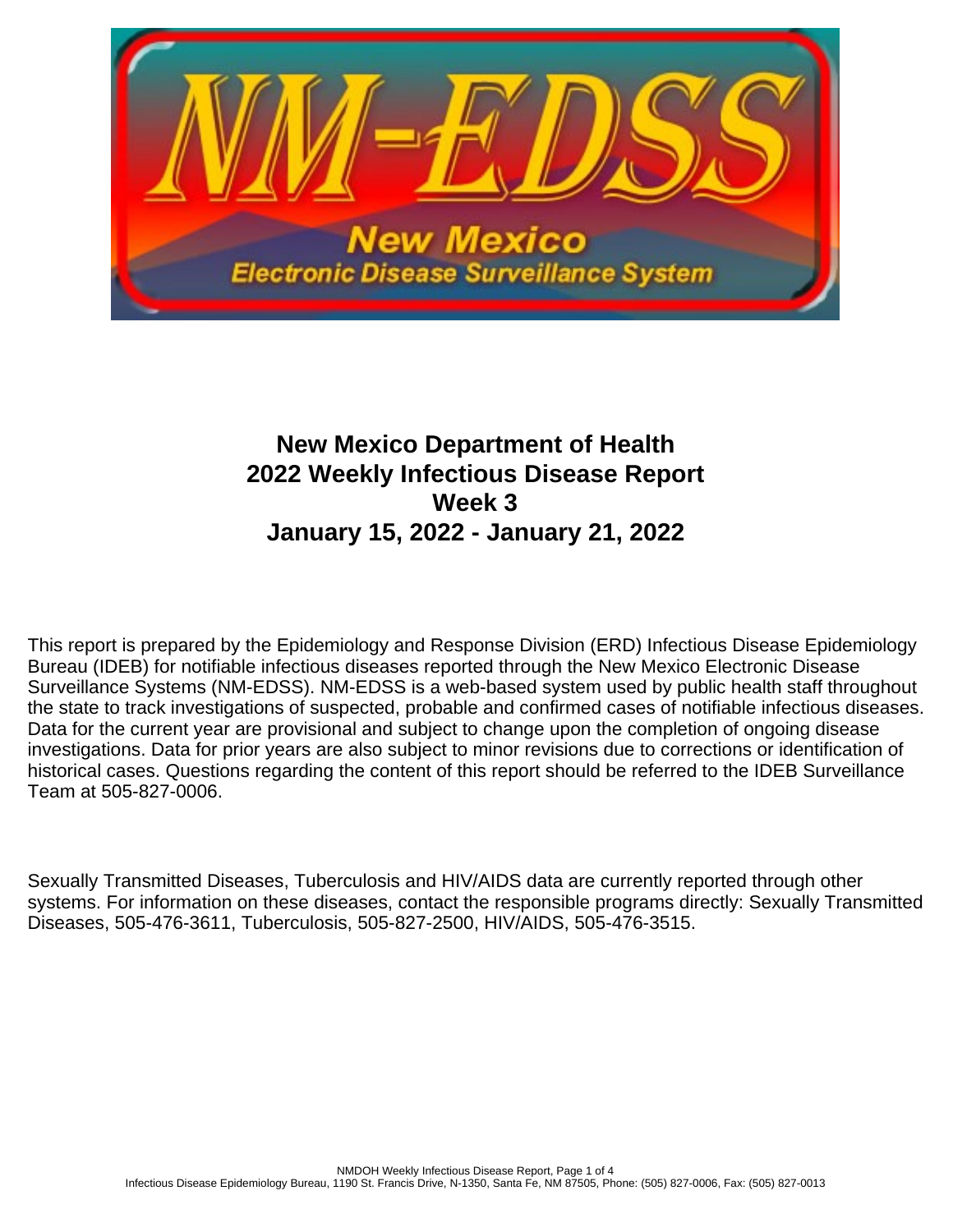## **Monthly Trends for Selected Notifiable Infectious Diseases As of January 21, 2022**

Includes probable and confirmed cases only.

Data for the current year are provisional and may change significantly upon the completion of ongoing investigations. Data for prior years are also subject to minor revisions due to corrections or identification of historical cases.

#### **Number of Reported Cases of Campylobacteriosis by Month**

#### **Number of Reported Cases of Salmonellosis by Month**









 **Number of Reported Cases of Shigellosis by Month**





 **Number of Reported Cases of Shiga toxin-producing E. coli by Month**







NMDOH Weekly Infectious Disease Report, Page 2 of 4<br>Infectious Disease Epidemiology Bureau, 1190 St. Francis Drive, N-1350, Santa Fe, NM 87505, Phone: (505) 827-0006, Fax: (505) 827-0013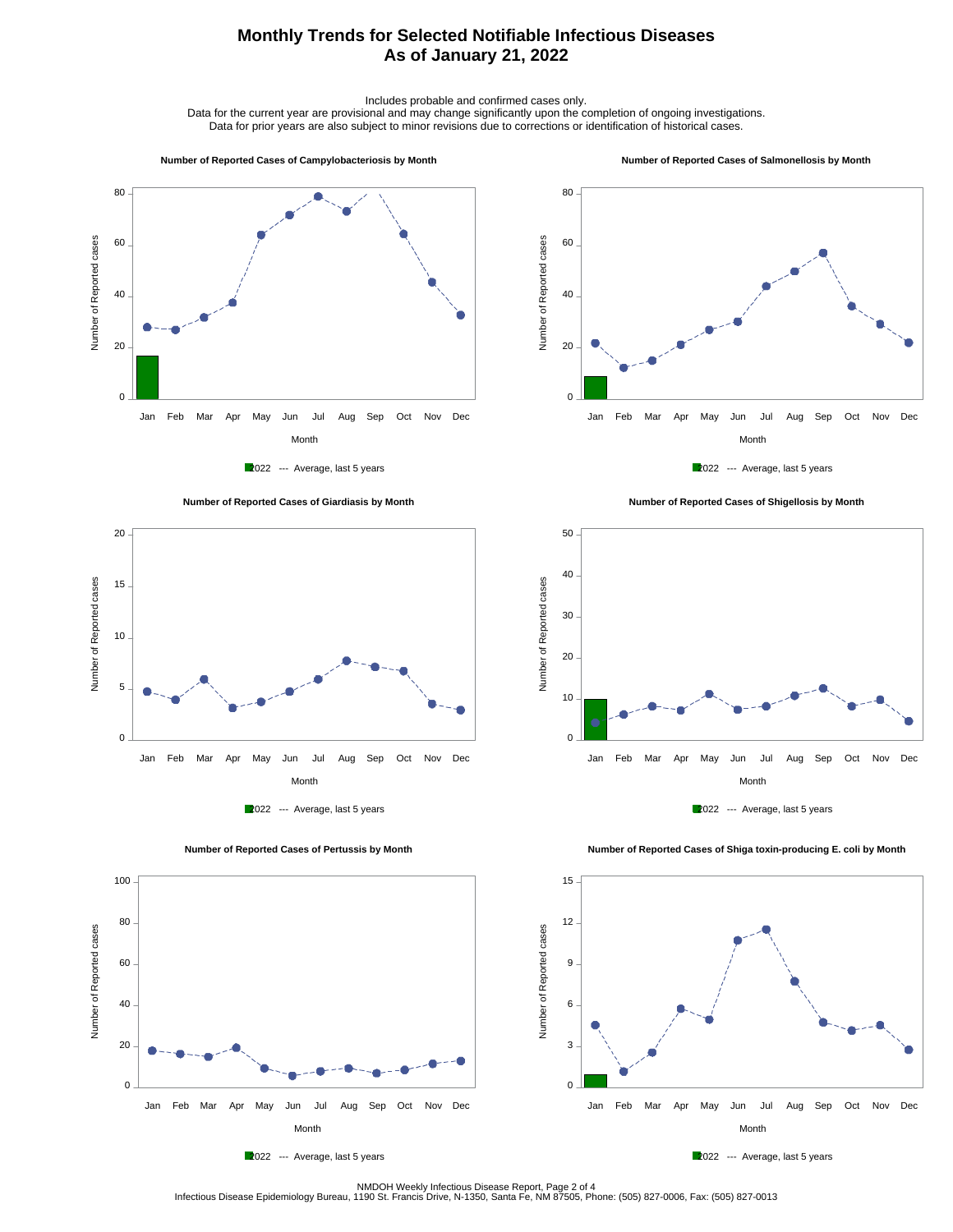## **Summary of Notifiable Infectious Diseases Reported to the New Mexico Electronic Disease Surveillance System (NM-EDSS) As of January 21, 2022**

Includes probable and confirmed cases only.<br>Data for the current year are provisional and may change significantly upon the completion of ongoing investigations.<br>Data for prior years are also subject to minor revisions due

| Condition                                         | <b>This</b><br>week       | 5-year<br>weekly<br>average | Week<br>diff | Last 4<br>weeks | 5-year<br>4-week<br>average | Last 4<br>weeks<br>diff | <b>YTD</b><br>2022 | 5-year<br>ÝTD<br>average | <b>YTD</b><br>diff | <b>Total</b><br>2021 | <b>Total</b><br>2020 |
|---------------------------------------------------|---------------------------|-----------------------------|--------------|-----------------|-----------------------------|-------------------------|--------------------|--------------------------|--------------------|----------------------|----------------------|
| 2019 Corona Virus                                 | 22635                     | 1135                        | 21500        | 83338           | 6974                        | 76364                   | 72770              | 4116                     | 68654              | 204400               | 149491               |
| Acute flaccid myelitis                            | $\pmb{0}$                 | 0                           | $\pmb{0}$    | $\mathsf 0$     | $\mathsf 0$                 | $\pmb{0}$               | $\pmb{0}$          | $\mathsf 0$              | 0                  | $\pmb{0}$            | $\pmb{0}$            |
| Amebiasis                                         | $\pmb{0}$                 | $\pmb{0}$                   | $\pmb{0}$    | $\mathsf 0$     | 0                           | 0                       | 0                  | $\pmb{0}$                | 0                  | 0                    | 0                    |
| Botulism, foodborne                               | $\pmb{0}$                 | $\pmb{0}$                   | 0            | 0               | 0                           | 0                       | $\pmb{0}$          | $\pmb{0}$                | 0                  | $\pmb{0}$            | $\pmb{0}$            |
| Botulism, infant                                  | $\mathbf 0$               | 0                           | $\pmb{0}$    | $\mathsf 0$     | 0                           | $\pmb{0}$               | $\pmb{0}$          | $\mathsf 0$              | 0                  | $\overline{2}$       | $\mathbf{1}$         |
| Botulism, wound                                   | $\pmb{0}$                 | 0                           | 0            | 0               | 0                           | 0                       | 0                  | $\mathsf 0$              | 0                  | 5                    | $\mathbf{1}$         |
| <b>Brucellosis</b>                                | $\pmb{0}$                 | 0                           | $\pmb{0}$    | $\pmb{0}$       | 0                           | $\pmb{0}$               | $\pmb{0}$          | $\mathsf 0$              | 0                  | $\overline{c}$       | $\pmb{0}$            |
| Campylobacteriosis                                | $\ensuremath{\mathsf{3}}$ | $\overline{7}$              | $-4$         | 21              | 26                          | $-5$                    | 18                 | 19                       | $-1$               | 646                  | 458                  |
| Chikungunya Virus                                 | $\pmb{0}$                 | $\mathsf 0$                 | 0            | 0               | 0                           | 0                       | $\pmb{0}$          | $\pmb{0}$                | 0                  | $\mathbf{1}$         | 0                    |
| Cholera                                           | $\mathbf 0$               | 0                           | 0            | $\mathsf 0$     | 0                           | $\pmb{0}$               | $\pmb{0}$          | 0                        | 0                  | $\mathbf{1}$         | 0                    |
| Colorado Tick Fever                               | $\pmb{0}$                 | $\mathsf 0$                 | 0            | 0               | 0                           | 0                       | 0                  | 0                        | 0                  | $\mathbf 0$          | $\mathbf 0$          |
| Cryptosporidiosis                                 | $\pmb{0}$                 | $\mathbf{1}$                | $-1$         | $\mathbf{1}$    | 3                           | $-2$                    | $\mathbf{1}$       | 3                        | $-2$               | 66                   | 36                   |
| Cyclosporiasis                                    | $\pmb{0}$                 | $\mathsf 0$                 | 0            | $\mathbf{1}$    | 0                           | $\mathbf{1}$            | $\mathbf{1}$       | $\pmb{0}$                | $\mathbf{1}$       | 12                   | 6                    |
| Cysticercosis (Taenia solium)                     | $\pmb{0}$                 | $\mathsf 0$                 | 0            | 0               | 0                           | 0                       | $\pmb{0}$          | 0                        | 0                  | $\pmb{0}$            | $\mathbf{1}$         |
| Dengue Fever                                      | $\mathbf 0$               | 0                           | 0            | 0               | 0                           | 0                       | $\pmb{0}$          | 0                        | 0                  | $\mathbf 0$          | $\mathbf{1}$         |
| Ehrlichiosis, chaffeensis                         | $\mathbf 0$               | 0                           | 0            | 0               | 0                           | 0                       | 0                  | 0                        | 0                  | $\mathbf 0$          | $\mathbf 0$          |
| Giardiasis                                        | $\pmb{0}$                 | $\mathbf{1}$                | $-1$         | $\mathbf{1}$    | 4                           | $-3$                    | $\mathbf{1}$       | $\overline{4}$           | $-3$               | 39                   | 47                   |
| Group A Streptococcus, invasive                   | $\overline{2}$            | 8                           | $-6$         | 26              | 29                          | $-3$                    | 23                 | 21                       | 2                  | 354                  | 321                  |
| Group B Streptococcus, invasive                   | $\mathbf{1}$              | 5                           | $-4$         | $\overline{7}$  | 19                          | $-12$                   | 5                  | 16                       | $-11$              | 209                  | 234                  |
| Haemophilus influenzae, invasive                  | $\mathbf 0$               | $\mathbf{1}$                | $-1$         | 3               | 5                           | $-2$                    | $\overline{2}$     | 4                        | $-2$               | 21                   | 29                   |
| Hansen disease (Leprosy)                          | $\mathbf 0$               | 0                           | 0            | 0               | 0                           | 0                       | 0                  | 0                        | 0                  | $\mathbf 0$          | $\mathbf 0$          |
| Hantavirus pulmonary syndrome                     | $\pmb{0}$                 | 0                           | 0            | 0               | 0                           | $\pmb{0}$               | $\pmb{0}$          | 0                        | 0                  | $\mathbf{1}$         | $\mathbf{1}$         |
| Hemolytic uremic synd, postdiarrheal              | $\pmb{0}$                 | $\pmb{0}$                   | 0            | 0               | 0                           | 0                       | 0                  | 0                        | 0                  | $\pmb{0}$            | 0                    |
| Hepatitis A, acute                                | 0                         | $\mathbf{1}$                | $-1$         | 0               | 3                           | -3                      | $\pmb{0}$          | $\overline{2}$           | $-2$               | 6                    | 10                   |
| Hepatitis B Viral Infection, Perinatal            | 0                         | 0                           | 0            | 0               | 0                           | 0                       | 0                  | 0                        | 0                  | $\mathbf{1}$         | 0                    |
| Hepatitis B virus infection, Chronic              | $\pmb{0}$                 | 3                           | $-3$         | 21              | 10                          | 11                      | 14                 | 8                        | 6                  | 128                  | 104                  |
| Hepatitis B, acute                                | $\pmb{0}$                 | 0                           | 0            | $\mathbf{1}$    | $\mathsf 0$                 | $\mathbf{1}$            | 0                  | 0                        | 0                  | $\overline{2}$       | $\mathsf 0$          |
| Hepatitis C Virus Infection, chronic or resolved* | 13                        | 35                          | $-22$        | 153             | 120                         | 33                      | 99                 | 109                      | $-10$              | 287                  | 145                  |
| Hepatitis C, acute                                | 0                         | 0                           | 0            | 0               | $\overline{2}$              | $-2$                    | 0                  | $\mathbf{1}$             | $-1$               | 0                    | $\mathbf{1}$         |
| Hepatitis E, acute                                | 0                         | 0                           | 0            | 0               | $\mathsf 0$                 | 0                       | 0                  | 0                        | 0                  | 0                    | 0                    |
| Influenza-associated Pediatric Mortality          | $\pmb{0}$                 | 0                           | 0            | 0               | $\mathsf 0$                 | $\pmb{0}$               | $\pmb{0}$          | 0                        | 0                  | 0                    | 3                    |
| Legionellosis                                     | $\pmb{0}$                 | 0                           | 0            | $\mathbf{1}$    | $\mathbf{1}$                | $\pmb{0}$               | $\mathbf{1}$       | $\mathbf{1}$             | 0                  | 23                   | 17                   |
| Listeriosis                                       | $\pmb{0}$                 | $\pmb{0}$                   | 0            | $\pmb{0}$       | $\mathsf 0$                 | $\pmb{0}$               | 0                  | $\pmb{0}$                | 0                  | 3                    | $\overline{4}$       |
| Lyme disease                                      | $\pmb{0}$                 | 0                           | 0            | 0               | $\mathsf 0$                 | 0                       | 0                  | $\pmb{0}$                | 0                  | $\overline{2}$       | 0                    |
| Malaria                                           | $\pmb{0}$                 | 0                           | 0            | $\pmb{0}$       | $\mathsf 0$                 | 0                       | 0                  | 0                        | 0                  | $\mathbf{1}$         | $\mathbf{1}$         |
| Measles (Rubeola)                                 | $\pmb{0}$                 | $\pmb{0}$                   | 0            | $\pmb{0}$       | 0                           | 0                       | 0                  | $\pmb{0}$                | 0                  | $\mathbf{1}$         | $\pmb{0}$            |

\*Data are affected by significant reporting delays